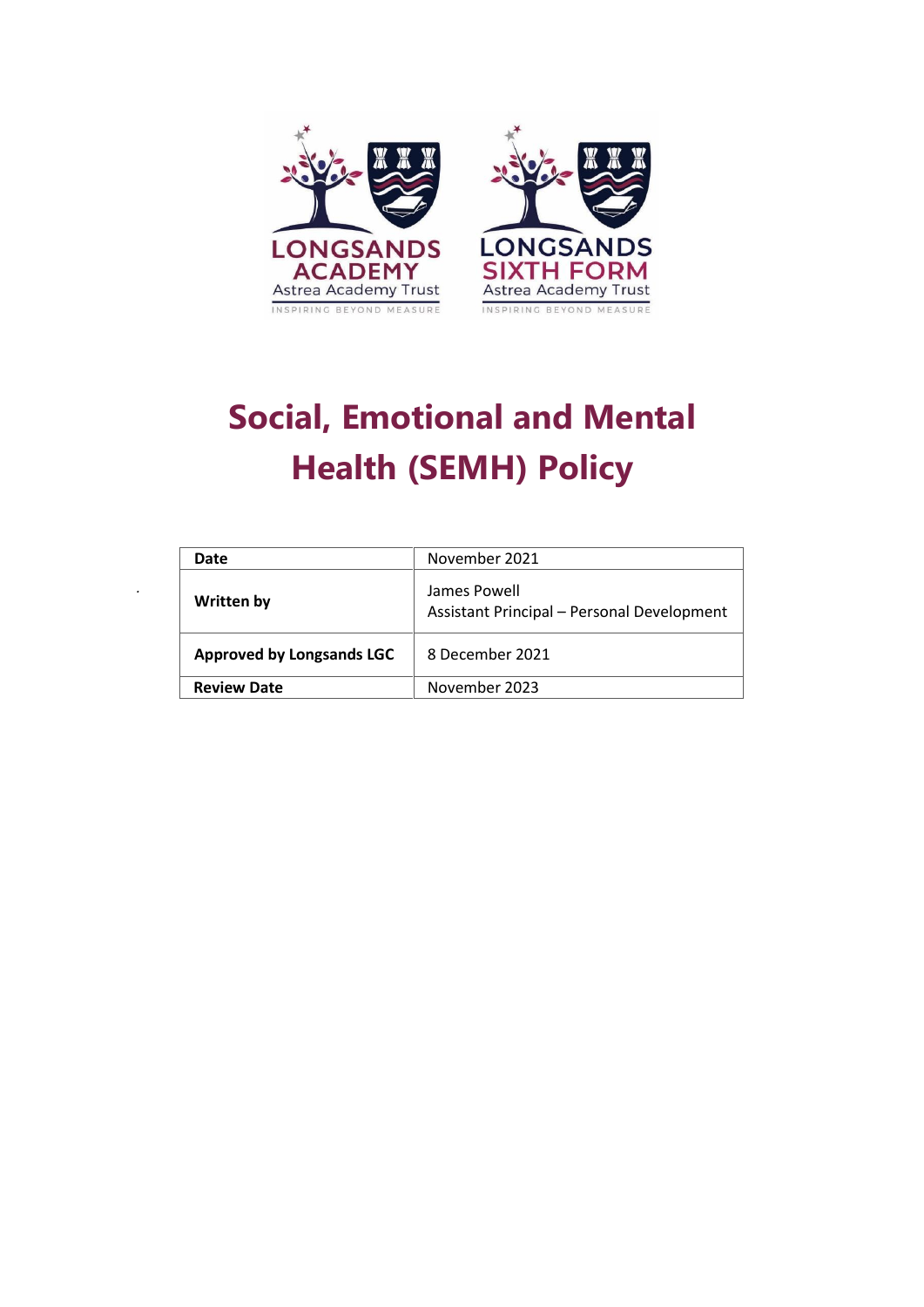# **Contents**

| 1.  |                                                                                      |
|-----|--------------------------------------------------------------------------------------|
| 2.  |                                                                                      |
| 3.  |                                                                                      |
| 4.  |                                                                                      |
| 5.  |                                                                                      |
| 6.  |                                                                                      |
| 7.  |                                                                                      |
| 8.  |                                                                                      |
| 9.  | Adverse childhood experiences (ACEs) and other events that impact students' SEMH  13 |
| 10. |                                                                                      |
| 11. |                                                                                      |
| 12. |                                                                                      |
| 13. |                                                                                      |
| 14. |                                                                                      |
| 15. |                                                                                      |
| 16. |                                                                                      |
| 17. |                                                                                      |
| 18. |                                                                                      |
| 19. |                                                                                      |
| 20. |                                                                                      |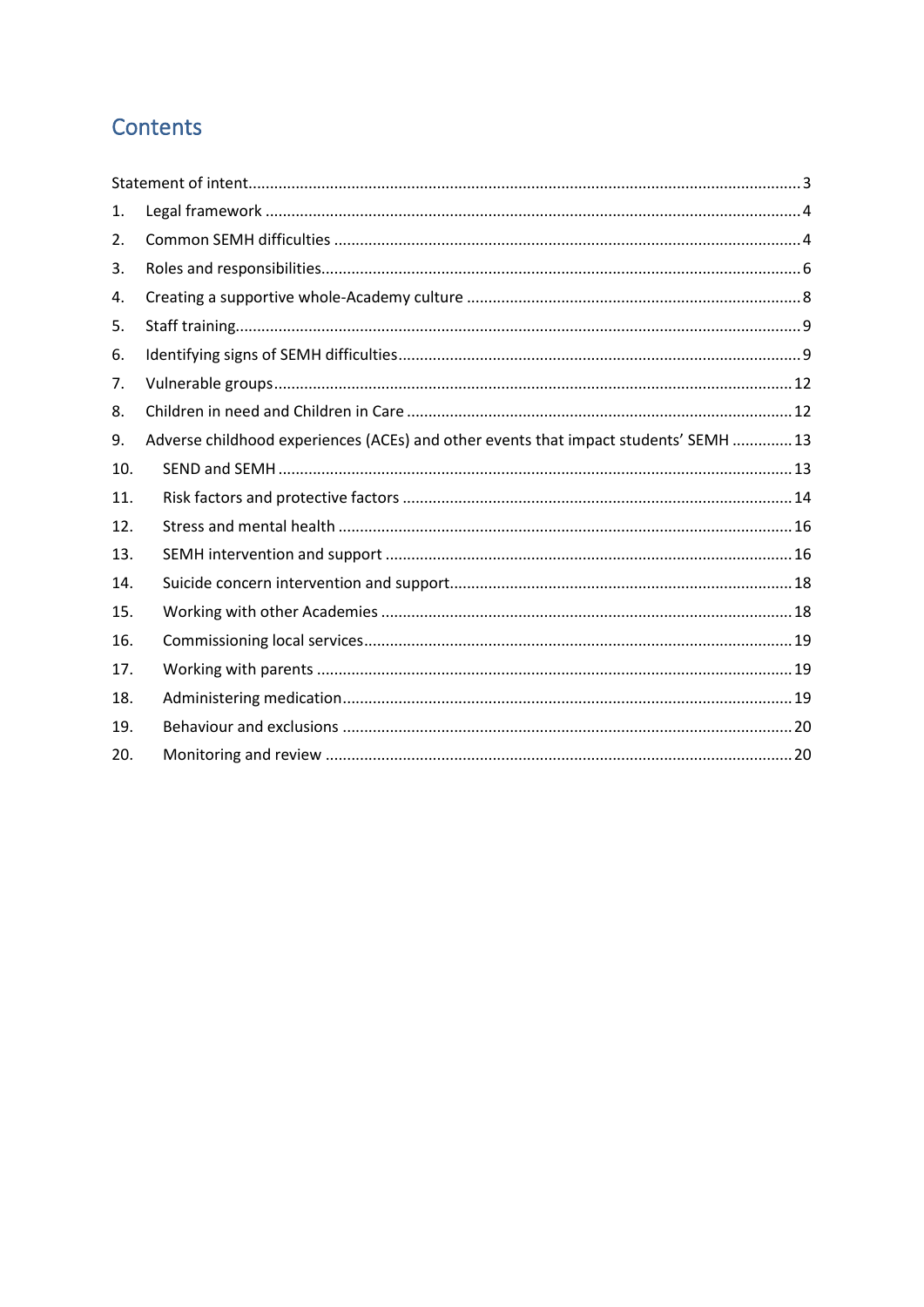# <span id="page-2-0"></span>Statement of intent

This policy outlines the framework for Longsands Academy and Longsands Sixth Form to meet its duty in providing and ensuring a high quality of education to all of its students, including students with social, emotional and mental health (SEMH) difficulties, and to do everything it can to meet the needs of students with SEMH difficulties.

Through the successful implementation of this policy, we aim to:

- Promote a positive outlook regarding students with SEMH difficulties.
- Eliminate prejudice towards students with SEMH difficulties.
- Promote equal opportunities for students with SEMH difficulties.
- Ensure all students with SEMH difficulties are identified and appropriately supported minimising the risk of SEMH difficulties escalating into physical harm.

We will work with the LA with regards to the following:

- The involvement of students and their parents in decision-making
- The early identification of students' needs
- Collaboration between education, health and social care services to provide support when required
- Greater choice and control for students and their parents over their support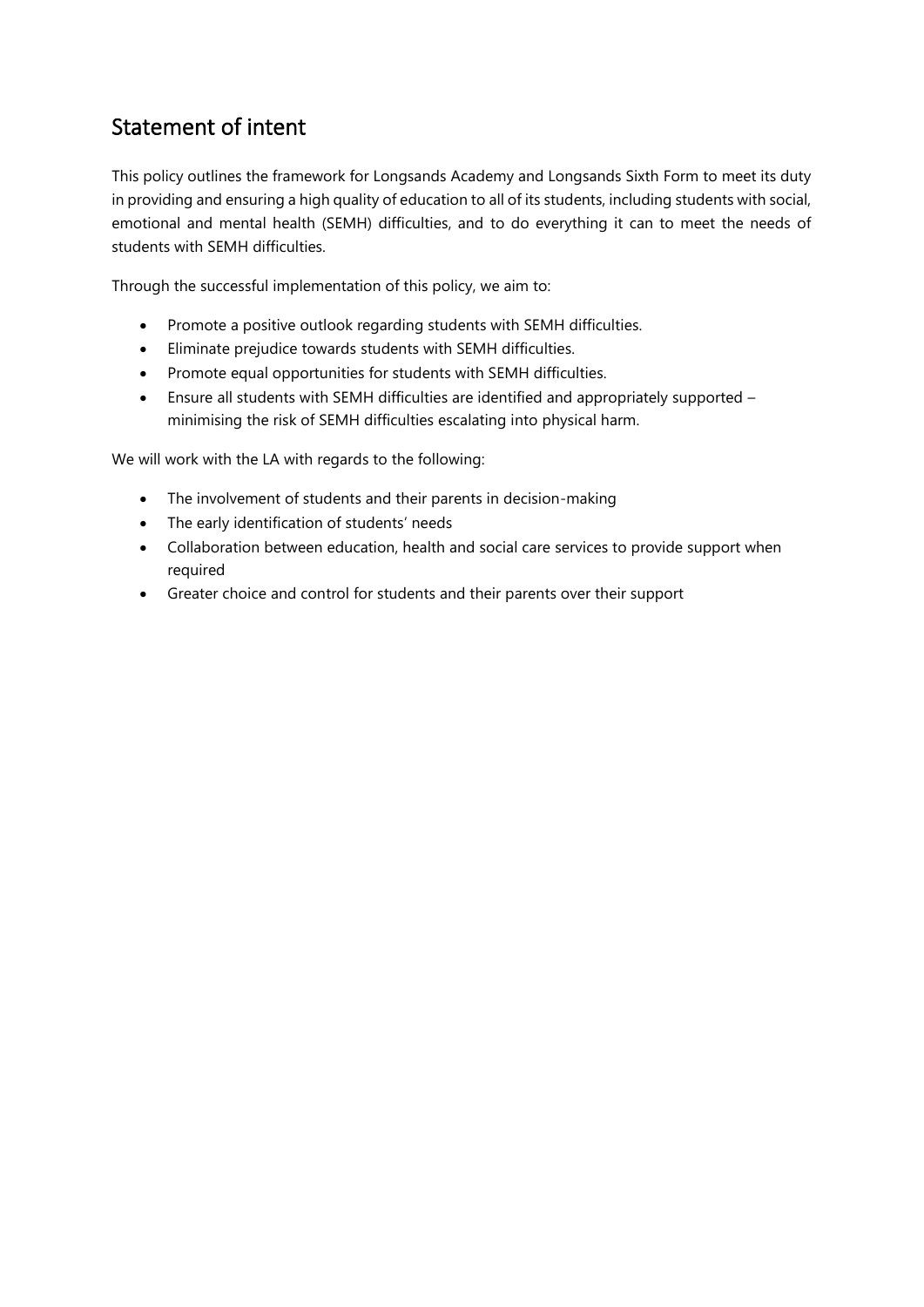# <span id="page-3-0"></span>1. Legal framework

- 1.1. This policy has due regard to all relevant legislation and statutory guidance including, but not limited to, the following:
	- Children and Families Act 2014
	- Health and Social Care Act 2012
	- Equality Act 2010
	- Education Act 2002
	- Mental Capacity Act 2005
	- Children Act 1989
- 1.2. This policy has been created with regard to the following DfE guidance:
	- DfE (2018) 'Mental health and behaviour in Academies
	- DfE (2016) 'Counselling in Academies: a blueprint for the future'
	- DfE (2015) 'Special educational needs and disabilities code of practice: 0 to 25'
- 1.3. This policy also has due regard to the Academy's policies including, but not limited to, the following:
	- Astrea Safeguarding and Child Protection Policy
	- Positive Behaviour Management and Rewards Policy
	- First Aid Policy
	- Supporting Students with Medical Conditions Policy
	- SEND Information Report
	- Astrea Exclusions Policy
	- **Code of Conduct Policy**

## <span id="page-3-1"></span>2. Common SEMH difficulties

- 2.1. **Anxiety:** Anxiety refers to feeling fearful or panicked, breathless, tense, fidgety, sick, irritable, tearful or having difficulty sleeping. Anxiety can significantly affect a student's ability to develop, learn and sustain and maintain friendships. Specialists reference the following diagnostic categories:
	- **General Anxiety Disorder:** This is a long-term condition which causes people to feel anxious about a wide range of situation and issues, rather than on a specific event.
	- **Panic disorder:** This is a condition in which people have recurring and regular panic attacks, often for no obvious reason.
	- **Obsessive-compulsive disorder (OCD):** This is a mental health condition where a person has obsessive thoughts (unwanted, unpleasant thoughts, images or urges that repeatedly enter their mind, causing them anxiety) and compulsions (repetitive behaviour or mental acts that they feel they must carry out to try to prevent an obsession coming true).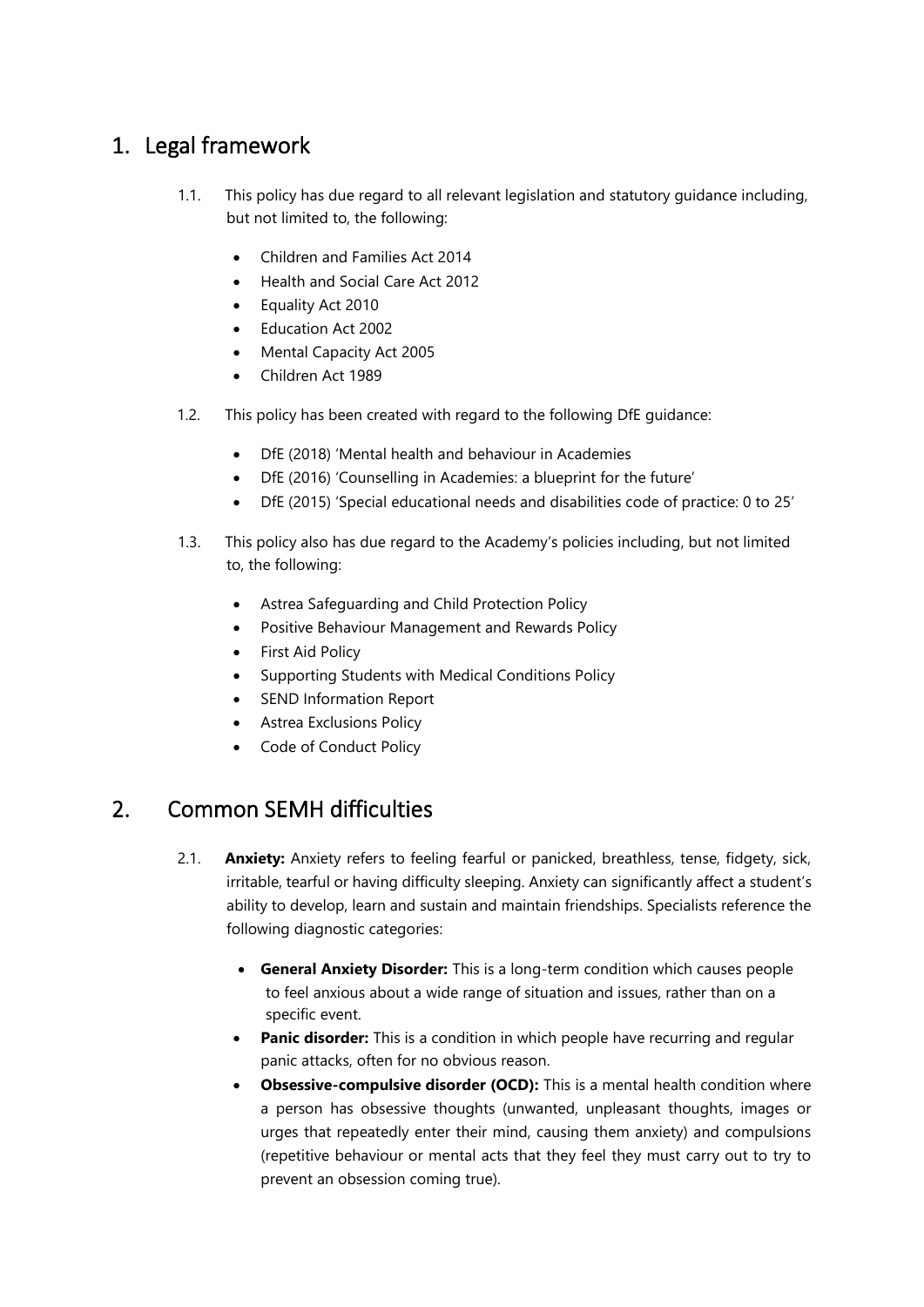- **Specific phobias:** This is the excessive fear of an object or a situation, to the extent that it causes an anxious response such as a panic attack (e.g. Academy phobia).
	- **Separation anxiety disorder:** This disorder involves worrying about being away from home, or about being far away from parents, at a level that is much more severe than normal for a student's age.
	- **Social phobia:** This is an intense fear of social or performance situations.
	- **Agoraphobia:** This refers to a fear of being in situations where escape might be difficult or help would be unavailable if things go wrong.
- 2.2. **Depression:** Depression refers to feeling excessively low or sad. Depression can significantly affect a student's ability to develop, learn or maintain and sustain friendships. Depression can often lead to other issues such as behavioural problems. Generally, a diagnosis of depression will refer to one of the following:
	- **Major depressive disorder (MDD):** A student with MDD will show several depressive symptoms to the extent that they impair work, social or personal functioning.
	- **Dysthymic disorder:** This is less severe than MDD and characterised by a student experiencing a daily depressed mood for at least two years.
- 2.3. **Hyperkinetic disorders:** Hyperkinetic disorders refer to a student who is excessively easily distracted, impulsive or inattentive. If a student is diagnosed with a hyperkinetic disorder, it will be one of the following:
	- **Attention deficit hyperactivity disorder (ADHD):** This has three characteristic types of behaviour: inattention, hyperactivity and impulsivity. While some children show the signs of all three characteristics, which is called 'combined type ADHD', other children diagnosed show signs of only inattention, hyperactivity or impulsiveness.
	- **Hyperkinetic disorder:** This is a more restrictive diagnosis but is broadly similar to severe combined type ADHD, in that signs of inattention, hyperactivity and impulsiveness must all be present. The core symptoms must also have been present from before the age of seven, and must be evident in two or more settings, e.g. at Academy and home.
- 2.4. **Attachment disorders:** Attachment disorders refer to the excessive distress experienced when a child is separated from a special person in their life, like a parent. Students suffering from attachment disorders can struggle to make secure attachments with peers. Researchers generally agree that there are four main factors that influence attachment disorders, these are:
	- Opportunity to establish a close relationship with a primary caregiver.
	- The quality of caregiving.
	- The child's characteristics.
	- Family context.
- 2.5. **Eating disorders:** Eating disorders are serious mental illnesses which affect an individual's relationship with food. Eating disorders often emerge when worries about weight begin to dominate a person's life.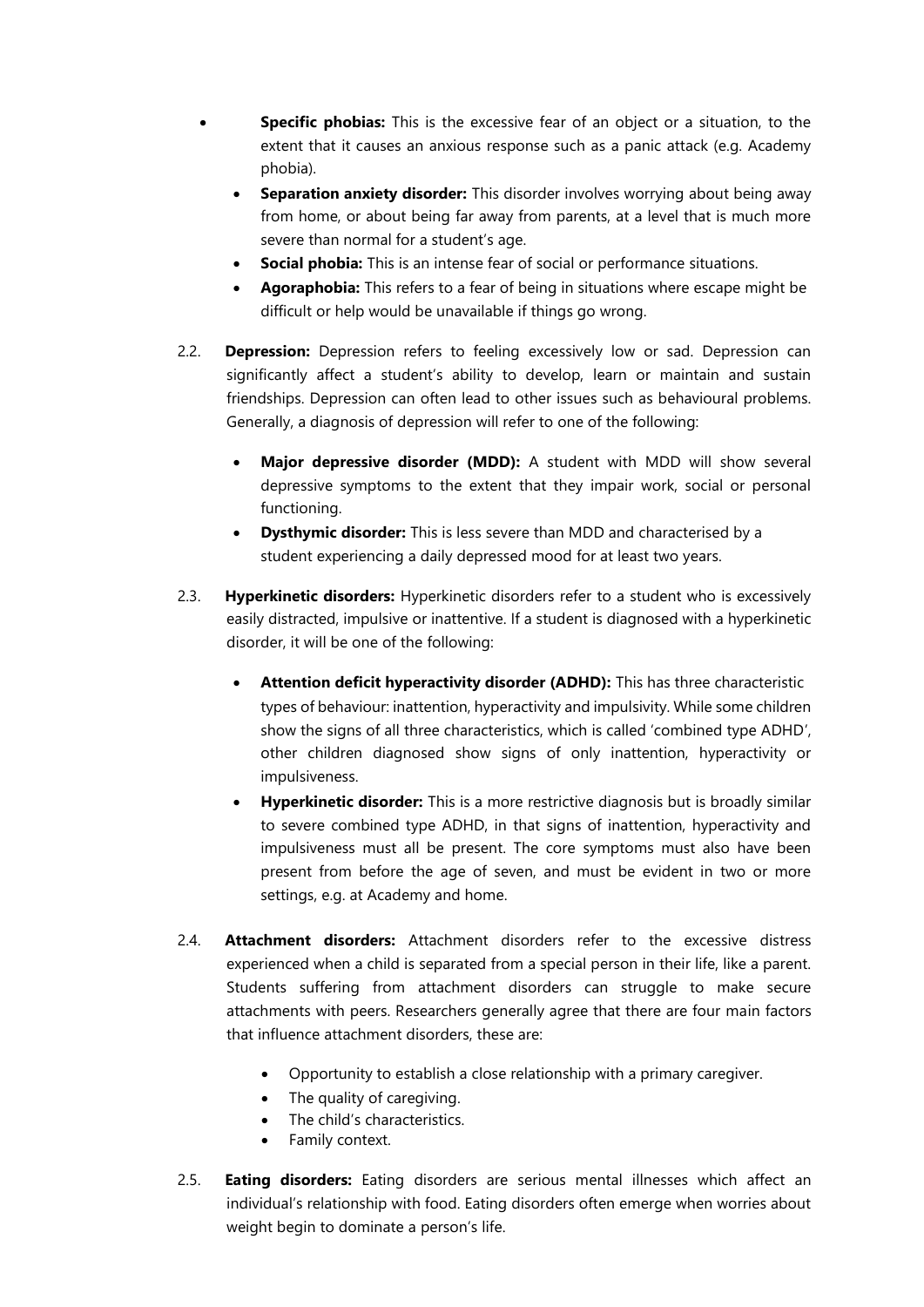- 2.6. **Substance misuse:** Substance misuse is the use of harmful substances, e.g. drugs and alcohol.
- 2.7. **Deliberate self-harm:** Deliberate self-harm is a person intentionally inflicting physical pain upon themselves.
- 2.8. **Post-traumatic stress:** Post-traumatic stress is recurring trauma due to experiencing or witnessing something deeply shocking or disturbing. If symptoms persist, a person can develop post-traumatic stress disorder.

## <span id="page-5-0"></span>3. Roles and responsibilities

- 3.1. The Academy's leadership as a whole is responsible for:
	- **Preventing mental health and wellbeing difficulties:** By creating a safe and calm environment, where mental health problems are less likely to occur, the leadership can improve the mental health and wellbeing of the Academy community and instil resilience in students. A preventative approach includes teaching students about mental wellbeing through the curriculum and reinforcing these messages in our enrichment activities and ethos.
	- **Identifying mental health and wellbeing difficulties:** By equipping staff with the knowledge required, early and accurate identification of emerging problems is enabled.
	- **Providing early support for students experiencing mental health and wellbeing difficulties:** By raising awareness and employing efficient referral processes, the Academy can help students access evidence-based early support and interventions.
	- **Accessing specialist support to assist students with mental health and wellbeing difficulties:** By working effectively with external agencies, the Academy can provide access or referrals to specialist support and treatment.
	- **Identifying and supporting students with SEND:** As part of this duty, the Academy's leadership considers how to use some of the SEND resources to provide support for students with mental health difficulties that amount to SEND.
	- **Identifying where wellbeing concerns represent safeguarding concerns:** Where mental health and wellbeing concerns could be an indicator of abuse, neglect or exploitation, the Academy will ensure that appropriate safeguarding referrals are made in line with the Astrea Safeguarding and Child Protection Policy.
- 3.2. The LGC is responsible for:
	- Fully engaging students with SEMH difficulties and their parents when drawing up policies that affect them.
	- Identifying, assessing and organising provision for all students with SEMH difficulties, whether or not they have an EHCP.
	- Endeavouring to secure the special educational provision called for by a student's SEMH difficulties.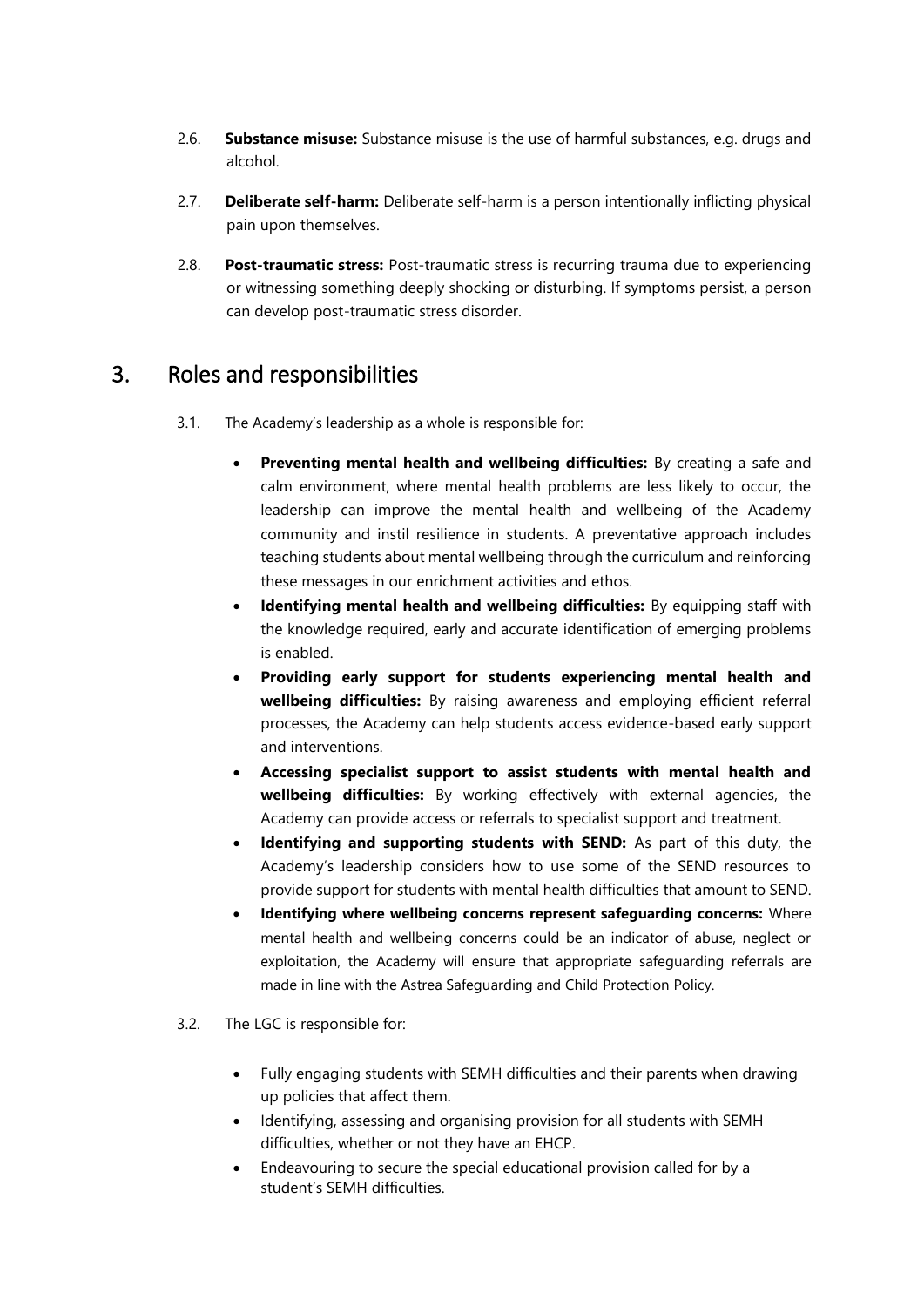- Designating an appropriate member of staff to be the SENCO and coordinating provisions for students with SEMH difficulties.
- Taking all necessary steps to ensure that students with SEMH difficulties are not discriminated against, harassed or victimised.
- Ensuring arrangements are in place to support students with SEMH difficulties.
- Appointing an individual governor or sub-committee to oversee the Academy's arrangements for SEMH under the wider umbrella of Personal Development.
- 3.3. The Assistant Principal: Inclusion and Assistant Principal: Pastoral are responsible for:
	- Ensuring that those teaching or working with students with SEMH difficulties are aware of their needs and have arrangements in place to meet them.
	- Ensuring that teachers monitor and review students' academic and emotional progress during the course of the academic year.
	- Ensuring that the SENCO has sufficient time and resources to carry out their functions, in a similar way to other important strategic roles within the Academy.
	- Ensuring that staff members understand the strategies used to identify and support students with SEMH difficulties.
	- Ensuring that procedures and policies for the day-to-day running of the Academy do not directly or indirectly discriminate against students with SEMH difficulties.
	- Establishing and maintaining a culture of high expectations and including students with SEMH difficulties in all opportunities that are available to other students.
	- Consulting health and social care professionals, students and parents to ensure the needs of students with SEMH difficulties are effectively supported.
	- Keeping parents and relevant staff up-to-date with any changes or concerns involving students with SEMH difficulties.
	- Ensuring staff members have a good understanding of the mental health support services that are available in their local area, both through the NHS and voluntary sector organisations.
- 3.4. The Mental Health Lead is responsible for:
	- Overseeing the whole-Academy approach to mental health, including how this is reflected in policies, the curriculum and pastoral support, how staff are supported with their own mental health, and how the Academy engages students and parents with regards to students' mental health and awareness.
	- Collaborating with the SENCO, SLT and LGC to outline and strategically develop SEMH policies and provisions for the Academy.
	- Coordinating with the SENCO and mental health support teams to provide a high standard of care to students who have SEMH difficulties.
	- Advising on the deployment of the Academy's budget and other resources in order to effectively meet the needs of students with SEMH difficulties.
	- Being a key point of contact with external agencies, especially the mental health support services, the LA, LA support services and mental health support teams.
	- Providing professional guidance to colleagues about mental health and working closely with staff members, parents and other agencies, including SEMH charities.
	- Liaising with parents of students with SEMH difficulties, where appropriate.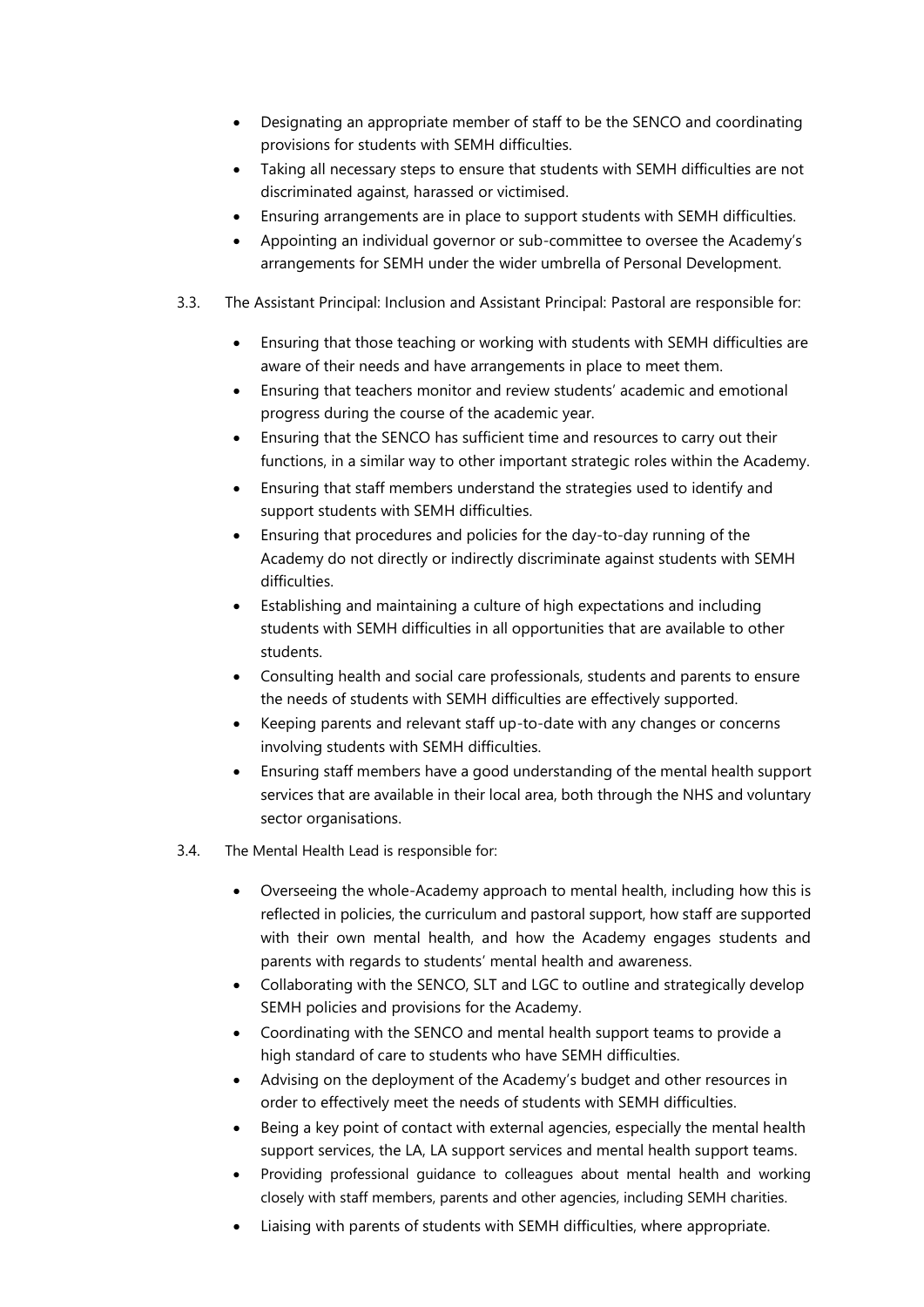- Liaising with other Academies, educational psychologists, health and social care professionals, and independent or voluntary bodies.
- Liaising with the potential future providers of education, such as further education leaders, to ensure that students and their parents are informed about options and a smooth transition is planned.
- Leading mental health CPD.
- 3.5. The SENCO is responsible for:
	- Collaborating with the LGC, Principal and the Mental Health Lead to determine the strategic development of SEMH policies and provisions in the Academy.
	- Undertaking day-to-day responsibilities for the successful operation of the SEMH Policy.
	- Supporting the subject teachers in the further assessment of a student's particular strengths and areas for improvement and advising on the effective implementation of support.
- 3.6. Teaching staff are responsible for:
	- Being aware of the signs of SEMH difficulties.
	- Planning and reviewing support for their students with SEMH difficulties in collaboration with parents, the SENCO and, where appropriate, the students themselves.
	- Setting high expectations for every student and aiming to teach them the full curriculum, whatever their prior attainment.
	- Planning lessons to address potential areas of difficulty to ensure that there are no barriers to every student achieving their full potential, and that every student with SEMH difficulties will be able to study the full national curriculum.
	- Being responsible and accountable for the progress and development of the students in their class.
	- Being aware of the needs, outcomes sought and support provided to any students with SEMH difficulties.
	- Keeping the relevant figures of authority up-to-date with any changes in behaviour, academic developments and causes of concern. The relevant figures of authority include: SENCO/Principal/subject leader.
- 3.7. The Academy employs a Mental Health Lead who acts as a bridge between the Academy and mental health agencies.

## <span id="page-7-0"></span>4. Creating a supportive whole-Academy culture

- 4.1. Senior leaders will clearly communicate their vision for good mental health and wellbeing with the whole Academy community.
- 4.2. The Academy utilises various strategies to support students who are experiencing high levels of psychological stress, or who are at risk of developing SEMH problems, including:
	- Teaching about mental health and wellbeing through Personal Development
	- Positive classroom management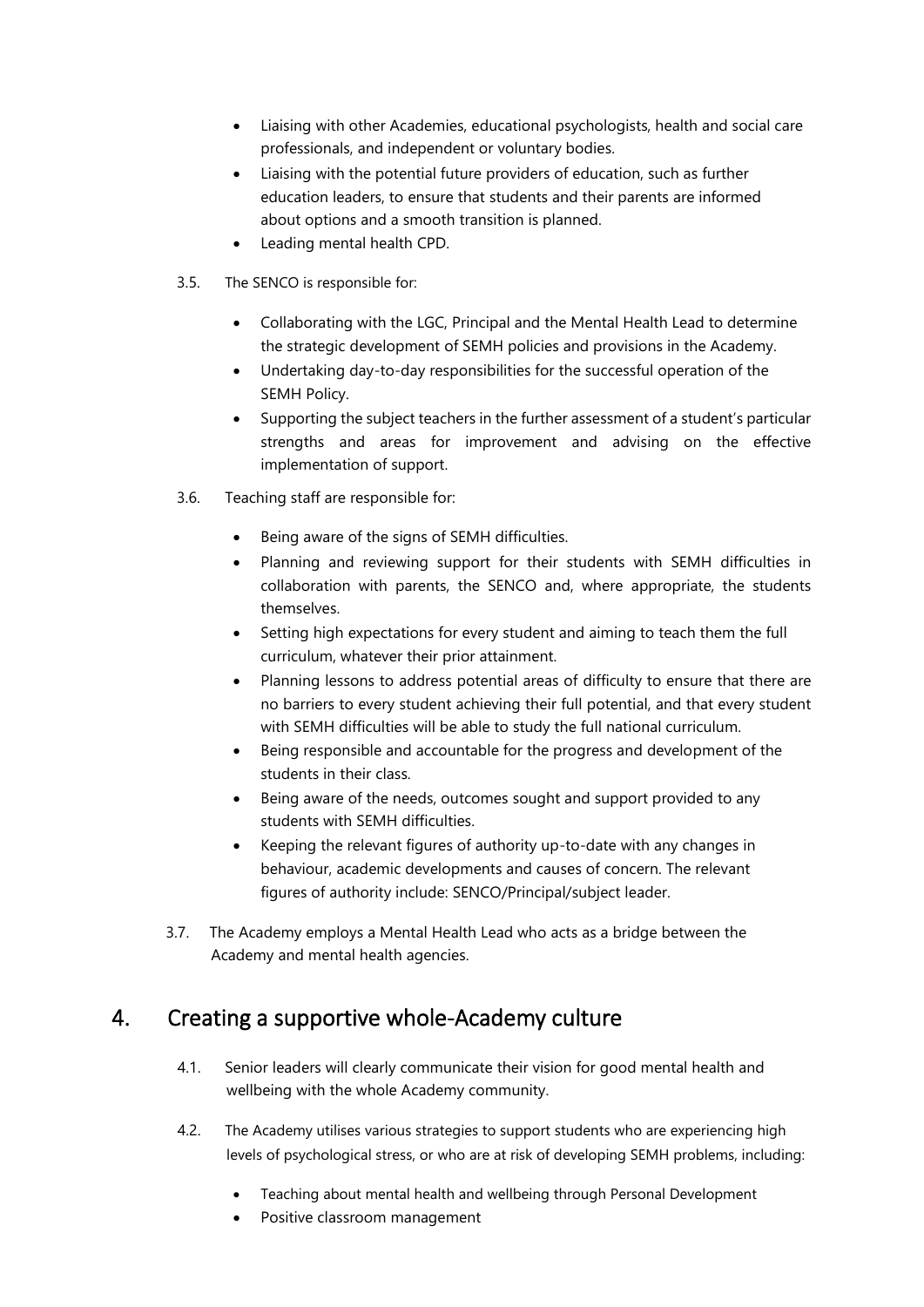- Developing students' social skills
- Working with parents and carers
- Peer support
- 4.3. The Academy's Positive Behaviour Management and Rewards Policy and Anti-Bullying Policy include measures to prevent and tackle bullying, and contain an individualised, graduated response when behaviour may be the result of mental health needs or other vulnerabilities.
- 4.4. The SLT ensures that there are clear policies and processes in place to reduce stigma and make students feel comfortable enough to discuss mental health concerns.
- 4.5. Students know where to go for further information and support should they wish to talk about their mental health needs or concerns over a peer's or family member's mental health or wellbeing.

## <span id="page-8-0"></span>5. Staff training

- 5.1. The SLT ensures that all teachers have a clear understanding of the needs of all students, including those with SEMH needs.
- 5.2. The SLT promotes CPD to ensure that staff can recognise common symptoms of mental health problems, understand what represents a concern, and know what to do if they believe they have spotted a developing problem.
- 5.3. Clear processes are in place to help staff who identify SEMH problems in students escalate issues through clear referral and accountability systems.
- 5.4. Designated staff receive training to ensure they:
	- Can recognise common suicide risk factors and warning signs.
	- Understand what to do if they have concerns about a student demonstrating suicidal behaviour.
	- All staff know what support is available for students and how to refer students to such support where needed.

## <span id="page-8-1"></span>6. Identifying signs of SEMH difficulties

- 6.1. The Academy is committed to identifying students with SEMH difficulties at the earliest stage possible.
- 6.2. Staff are trained to know how to identify possible mental health problems and understand what to do if they spot signs of emerging difficulties.
- 6.3. When the Academy suspects that a student is experiencing mental health difficulties, the following graduated response is employed: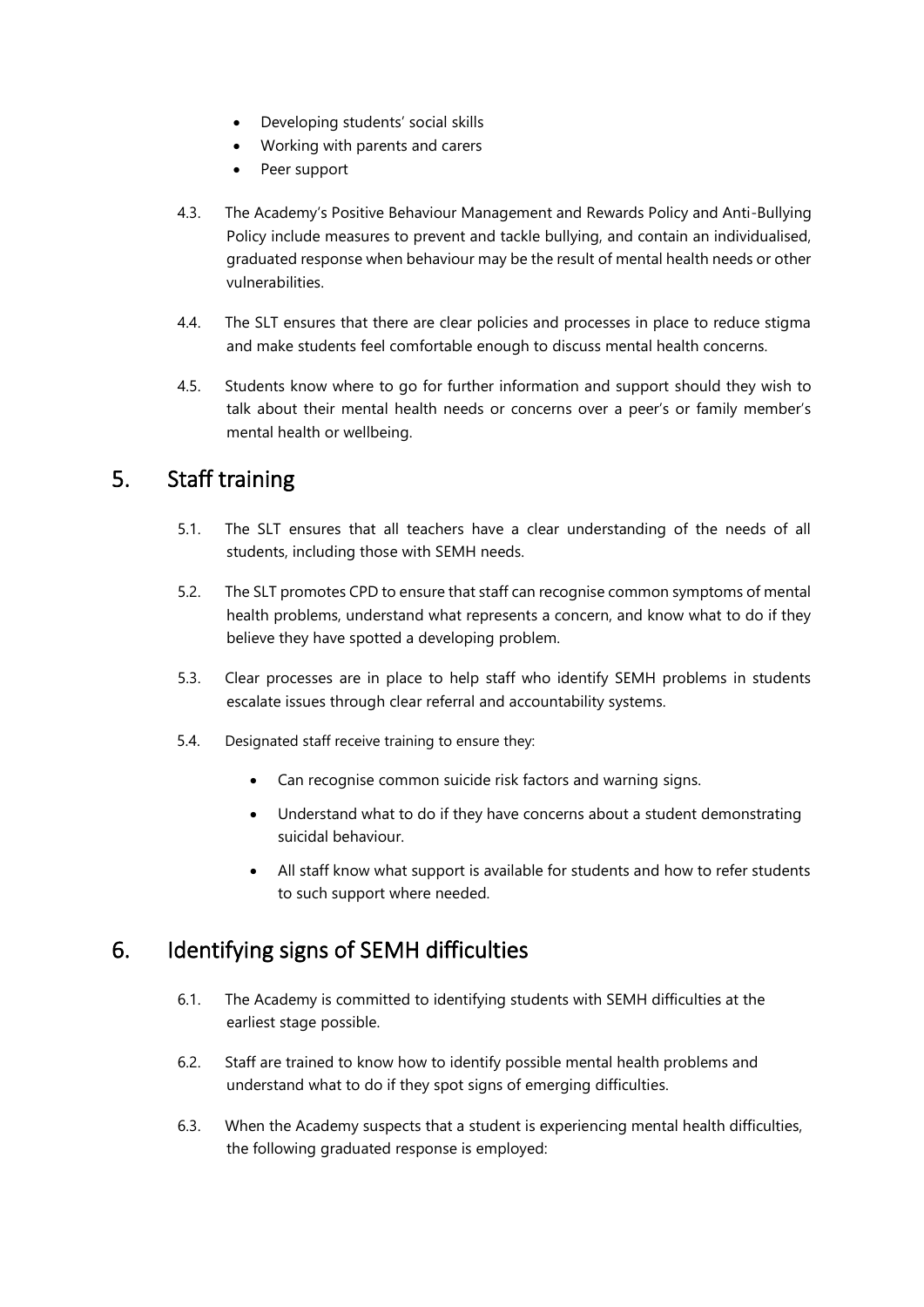- An assessment is undertaken to establish a clear analysis of the student's needs
- A plan is set out to determine how the student will be supported
- Action is taken to provide that support
- Regular reviews are undertaken to assess the effectiveness of the provision, and changes are made as necessary
- 6.4. Staff members understand that persistent mental health difficulties can lead to a student developing SEND. If this occurs, the Principal ensures that correct provisions are implemented to provide the best learning conditions for the student. Both the student and their parents are involved in any decision-making concerning what support the student needs.
- 6.7. Where possible, the Academy is aware of any support programmes GPs are offering to students who are diagnosed with SEMH difficulties, especially when these may impact the student's behaviour and attainment at Academy.
- 6.8. Staff members discuss concerns regarding SEMH difficulties with the parents of students who have SEMH difficulties.
- 6.9. Staff members consider all previous assessments and progress over time, and then refer the student to the appropriate services.
- 6.10. Staff members take any concerns expressed by parents, other students, colleagues and the student in question seriously.
- 6.11. The assessment, intervention and support processes available from the LA are in line with the local offer.
- 6.12. All assessments are in line with the provisions outlined in the Academy's SEND Information Report.
- 6.13. Staff members are aware of factors that put students at risk of SEMH difficulties, such as low selfesteem, physical illnesses, academic difficulties and family problems.
- 6.14. Staff members are aware that risks are cumulative and that exposure to multiple risk factors can increase the risk of SEMH difficulties.
- 6.15. Staff members promote resilience to help encourage positive SEMH.
- 6.16. Staff members understand that familial loss or separation, significant changes in a student's life or traumatic events are likely to cause SEMH difficulties.
- 6.17. Staff members understand what indicators they should be aware of that may point to SEMH difficulties, such as behavioural problems, students distancing themselves from other students or changes in attitude.
- 6.18. Staff members understand that where SEMH difficulties may lead to a student developing SEND, it could result in a student requiring an EHC plan.
- 6.19. Poor behaviour is managed in line with the Academy's Positive Behaviour Management and Rewards Policy.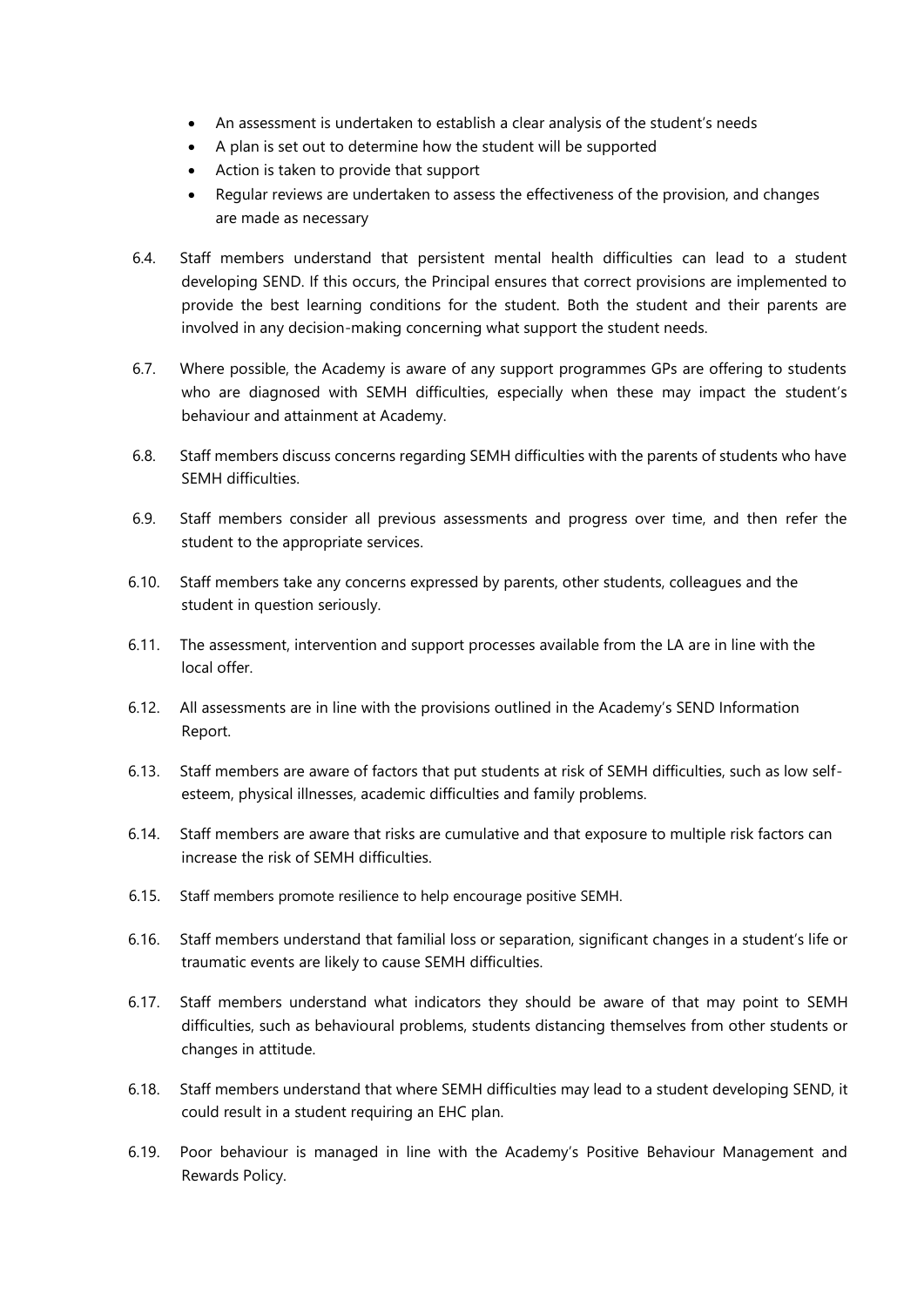- 6.20. Staff members will observe, identify and monitor the behaviour of students potentially displaying signs of SEMH difficulties; however, **only medical professionals** will make a diagnosis of a mental health condition.
- 6.21. Students' data is reviewed on a termly basis so that patterns of attainment, attendance or behaviour are noticed and can be acted upon if necessary.
- 6.22. An effective pastoral system is in place so that every student is well known by at least one member of staff, for example, a form tutor, who can spot where disruptive or unusual behaviour may need investigating and addressing.
- 6.23. Staff members are mindful that some groups of students are more vulnerable to mental health difficulties than others; these include LAC, students with SEND and students from disadvantaged backgrounds.
- 6.24. Staff members are aware of the signs that may indicate if a student is struggling with their SEMH. The signs of SEMH difficulties may include, but are not limited to, the following list:
	- Anxiety
	- Low mood
	- Being withdrawn
	- Avoiding risks
	- Unable to make choices
	- Low self-worth
	- Isolating themselves
	- Refusing to accept praise
	- Failure to engage
	- Poor personal presentation
	- Lethargy/apathy
	- Daydreaming
	- Unable to make and maintain friendships
	- Speech anxiety/reluctance to speak
	- Task avoidance
	- Challenging behaviour
	- Restlessness/over-activity
	- Non-compliance
	- Mood swings
	- **Impulsivity**
	- Physical aggression
	- Verbal aggression
	- Perceived injustices
	- Disproportionate reactions to situations
	- Difficulties with change/transitions
	- Absconding
	- Eating issues
	- Lack of empathy
	- Lack of personal boundaries
	- Poor awareness of personal space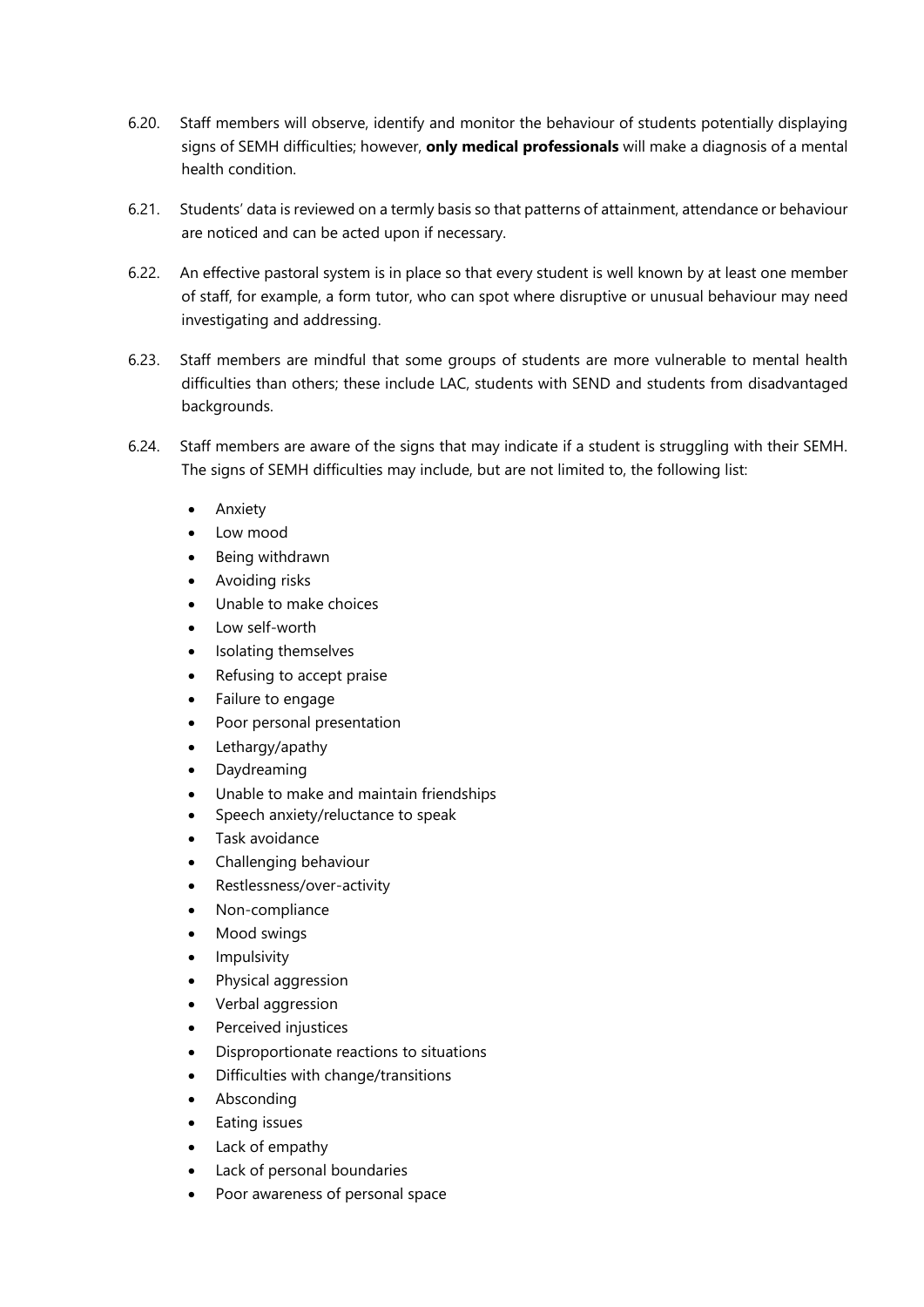# <span id="page-11-0"></span>7. Vulnerable groups

- 7.1. Some students are particularly vulnerable to SEMH difficulties. These 'vulnerable groups' are more likely to experience a range of adverse circumstances that increase the risk of mental health problems.
- 7.2. Staff are aware of the increased likelihood of SEMH difficulties in students in vulnerable groups and remain vigilant to early signs of difficulties.
- 7.3. Vulnerable groups include the following:
	- Students who have experienced abuse, neglect, exploitation or other adverse contextual circumstances
	- Children on a Child Protection Plan
	- Children in need
	- Children in Care and previously in care
	- Socio-economically disadvantaged students, including those in receipt of, or previously in receipt of, free Academy meals and the student premium
	- SEND
	- LGBTQ+
- 7.4. These circumstances can have a far-reaching impact on behaviour and emotional states. These factors will be considered when discussing the possible exclusion of vulnerable students.

## <span id="page-11-1"></span>8. Children in need and Children in Care

- 8.1. CP, CiN, CiC and Previously CiC are more likely to have SEND and experience mental health difficulties than their peers.
- 8.2. Children in need, LAC and PLAC are more likely to struggle with executive functioning skills, forming trusting relationships, social skills, managing strong feelings, sensory processing difficulties, foetal alcohol syndrome and coping with change.
- 8.3. Children in need may also be living in chaotic circumstances and be suffering, or at risk of, abuse, neglect and exploitation. They are also likely to have less support available outside of Academy than most students.
- 8.4. Academy staff are aware of how these students' experiences and SEND can impact their behaviour and education.
- 8.5. The impact of these students' experiences is reflected in the design and application of the Academy's Positive Behaviour Management and Rewards Policy, including through individualised graduated responses.
- 8.6. The Academy uses multi-agency working as an effective way to inform assessment procedures.
- 8.7. Where a student is being supported by LA children's social care services, the Academy works with their allocated social worker to better understand the student's wider needs and contextual circumstances. This collaborative working informs assessment of needs and enables prompt responses to safeguarding concerns.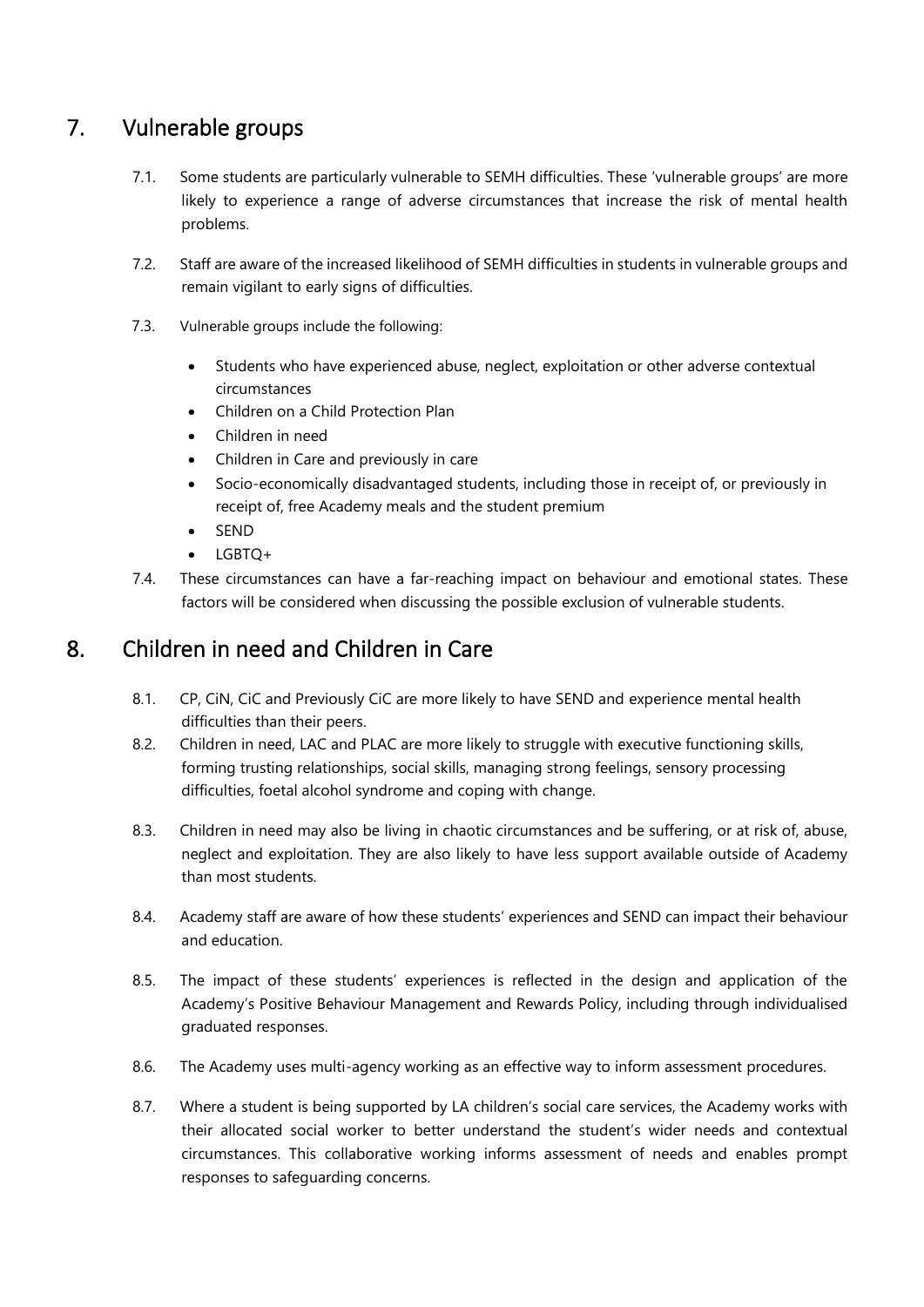# <span id="page-12-0"></span>9. Adverse childhood experiences (ACEs) and other events that impact students' SEMH

- 9.1. The balance between risk and protective factors is disrupted when traumatic events happen in students' lives, such as the following:
	- **Loss or separation:** This may include a death in the family, parental separation, divorce, hospitalisation, loss of friendships, family conflict, a family breakdown that displaces the student, being taken into care or adopted, or parents being deployed in the armed forces.
	- **Life changes:** This may include the birth of a sibling, moving house, changing Academy's or transitioning between Academy's.
	- **Traumatic experiences:** This may include abuse, neglect, domestic violence, bullying, violence, accidents or injuries.
	- **Other traumatic incidents:** This may include natural disasters or terrorist attacks.
- 9.2. Some students may be susceptible to such incidents, even if they are not directly affected. For example, students with parents in the armed forces may find global disasters or terrorist incidents particularly traumatic.
- 9.3. The Academy supports students when they have been through ACEs, even if they are not presenting any obvious signs of distress – early help is likely to prevent further problems.
- 9.4. Support may come from the Academy's existing support systems or via specialist staff and support services.

## <span id="page-12-1"></span>10. SEND and SEMH

- 10.1. The Academy recognises it is well-placed to identify SEND at an early stage and works with partner agencies including the Academy Nursing Service, CAMHs and Educational Psychology to address these needs. The Academy's full SEND identification and support procedures are available in the SEND Information Report, which is updated annually.
- 10.2. Where students have certain types of SEND, there is an increased likelihood of mental health problems. For example, children with autism or learning difficulties are significantly more likely to experience anxiety. It is vital that students' needs are considered holistically and that a personcentred approach is taken when planning provision, to ensure that support is tailored appropriately for each individual.
- 10.3. Early intervention to address the underlying causes of disruptive behaviour includes an assessment of whether appropriate support is in place to address the student's SEND. The Academy is proactive in engaging with all stakeholders: parents / guardians, teachers and the student themselves to ensure that, where appropriate, reasonable adaptations are made and a consistent approach to managing and de-escalating inappropriate behaviour is applied.
- 10.4. The Principal considers the use of a multi-agency assessment for students demonstrating persistently disruptive behaviour. These assessments are designed to identify unidentified SEND and mental health problems, and to discover whether there are housing or family problems that may be having an adverse effect on the student.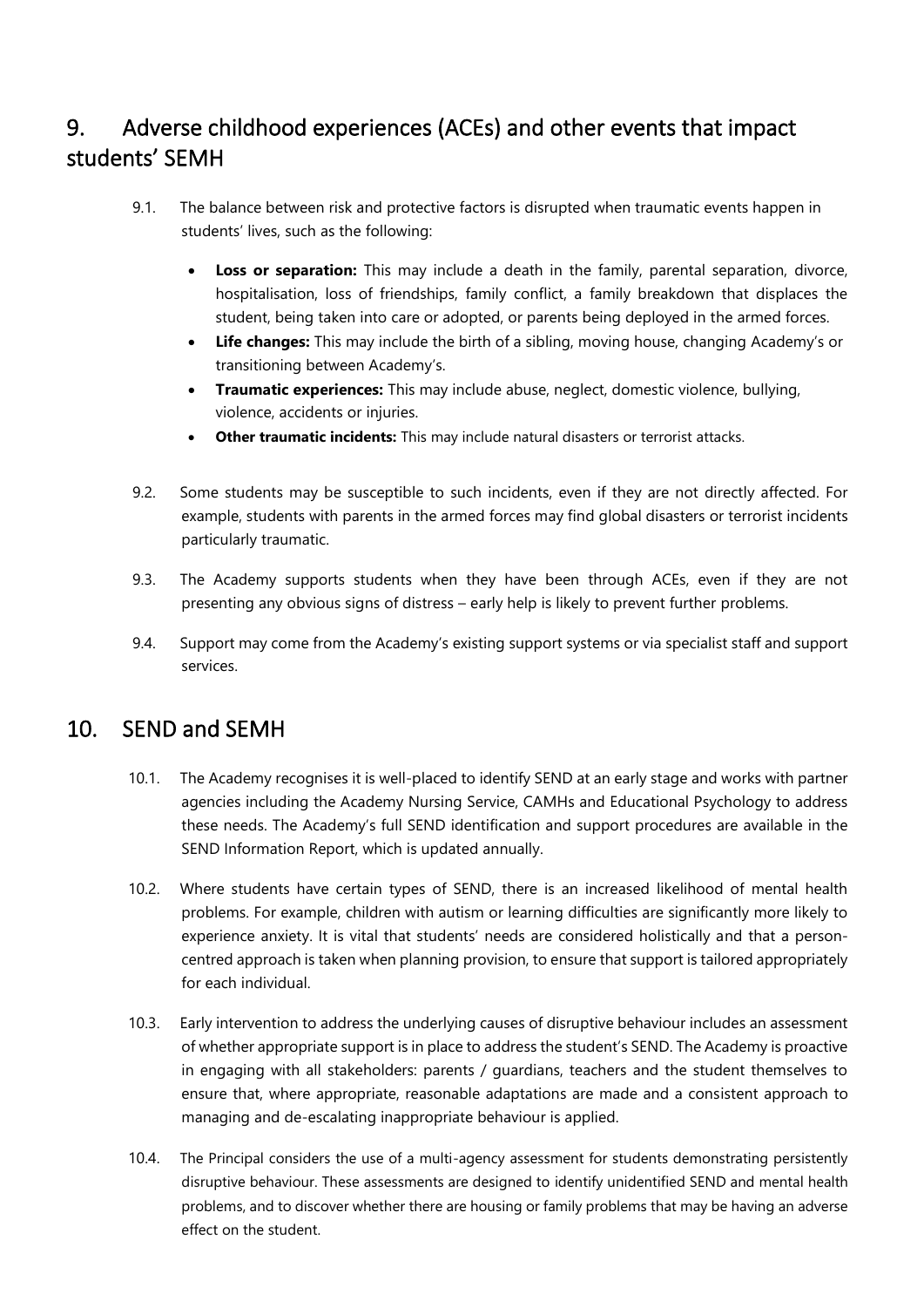- 10.5. The Academy recognises that not all students with mental health difficulties have SEND, though raising staff awareness of particular students with mental health difficulties is important to ensure they are appropriately supported.
- 10.6. The graduated response is used to determine the correct level of support to offer (this is used as good practice throughout the Academy, regardless of whether or not a student has SEND).
- 10.7. All staff understand their responsibilities to students with SEND, including students with persistent mental health difficulties.
- 10.8. The SENCO ensures that staff understand how the Academy identifies and meets students' needs, provides advice and support as needed, and liaises with the Academy's Mental Health Lead and external SEND professionals as necessary.

#### <span id="page-13-0"></span>11. Risk factors and protective factors

- 11.1. There are a number of risk factors beyond being part of a vulnerable group that are associated with an increased likelihood of SEMH difficulties, these are known as risk factors. There are also factors associated with a decreased likelihood of SEMH difficulties, these are known as protective factors.
- 11.2. The table below displays common risk factors for SEMH difficulties (as outlined by the DfE) that staff remain vigilant of, and the protective factors that staff look for and notice when missing from a student:

|                                    | <b>Risk factors</b>                                                                            | <b>Protective factors</b>                         |  |
|------------------------------------|------------------------------------------------------------------------------------------------|---------------------------------------------------|--|
|                                    | Genetic influences<br>$\bullet$                                                                | Secure attachment experience<br>$\bullet$         |  |
| • Low IQ and learning disabilities |                                                                                                | • Outgoing temperament as an infant               |  |
|                                    | • Specific development delay or neuro-                                                         | • Good communication skills and sociability       |  |
|                                    | diversity                                                                                      | • Being a planner and having a belief in control  |  |
| In the                             |                                                                                                |                                                   |  |
| student                            | Communication difficulties<br>$\bullet$                                                        | Humour                                            |  |
|                                    | Difficult temperament<br>$\bullet$                                                             | A positive attitude                               |  |
|                                    | Physical illness<br>$\bullet$                                                                  | Experiences of success and achievement            |  |
|                                    | Academic failure<br>$\bullet$                                                                  | Faith or spirituality<br>$\bullet$                |  |
|                                    | Low self-esteem<br>$\bullet$                                                                   | Capacity to reflect                               |  |
|                                    | • Overt parental conflict including                                                            | • At least one good parent-child relationship (or |  |
|                                    | domestic violence                                                                              | one supportive adult)                             |  |
|                                    | • Family breakdown (including where                                                            | Affection<br>$\bullet$                            |  |
|                                    | children are taken into care or                                                                | Clear, consistent discipline<br>٠                 |  |
| In the<br>adopted)                 |                                                                                                | Support for education<br>$\bullet$                |  |
| student's                          | Inconsistent or unclear discipline<br>• Supportive long-term relationships or the<br>$\bullet$ |                                                   |  |
| family                             | Hostile and rejecting relationships<br>$\bullet$                                               | absence of severe discord                         |  |
|                                    | • Failure to adapt to a child's changing                                                       |                                                   |  |
|                                    | needs                                                                                          |                                                   |  |
|                                    | • Physical, sexual, emotional abuse, or                                                        |                                                   |  |
|                                    | neglect                                                                                        |                                                   |  |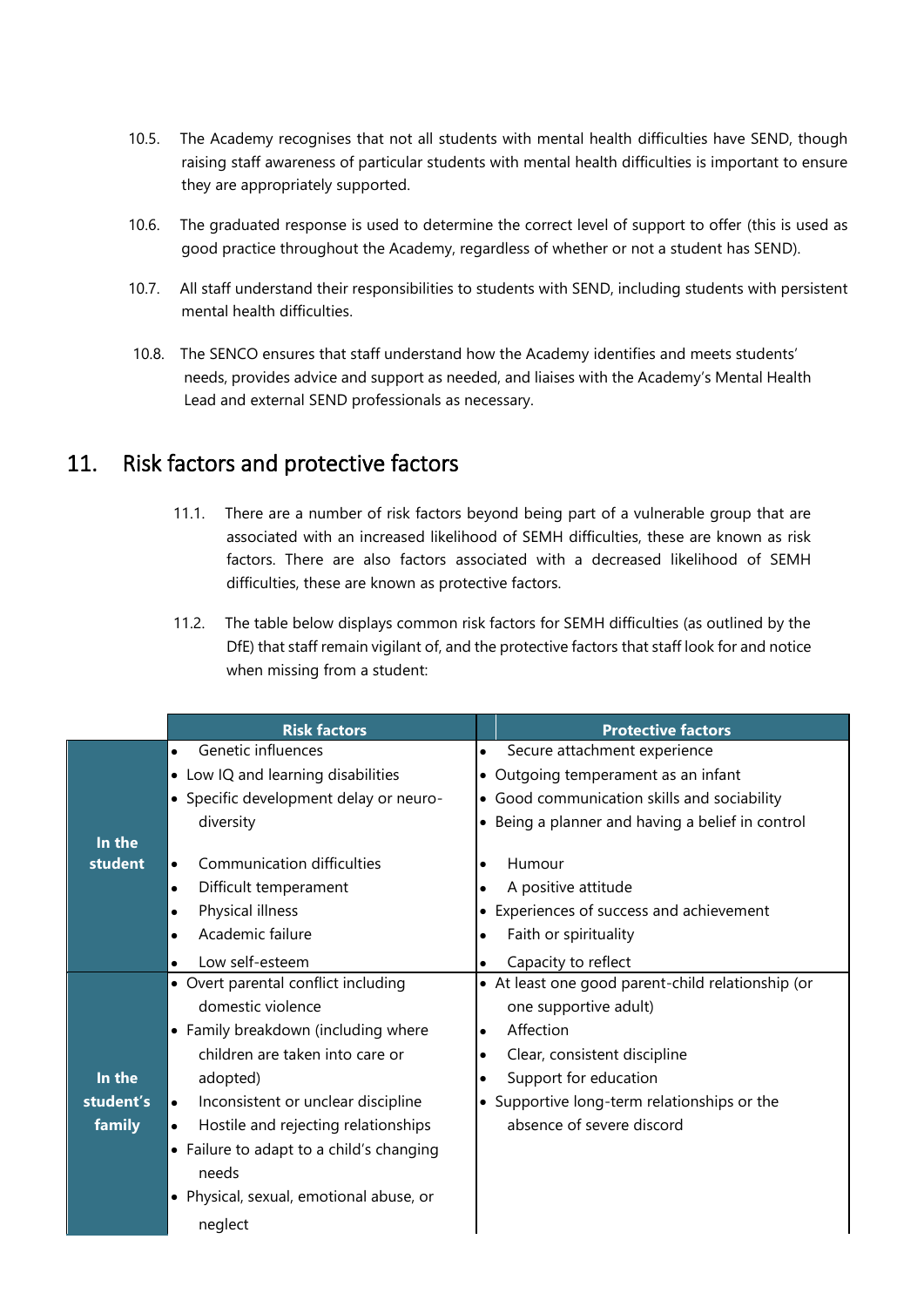|           | Parental psychiatric illness<br>$\bullet$        |                                                     |
|-----------|--------------------------------------------------|-----------------------------------------------------|
|           | • Parental criminality, alcoholism or            |                                                     |
|           | personality disorder                             |                                                     |
|           | • Death and loss - including loss of             |                                                     |
|           | friendship                                       |                                                     |
|           | • Bullying including online (cyber               | • Clear policies on behaviour and bullying          |
|           | bullying)                                        | • Staff behaviour policy (also known as code of     |
|           | Discrimination<br>$\bullet$                      | conduct)                                            |
|           | • Breakdown in or lack of positive               | • 'Open door' policy for children to raise problems |
|           | friendships                                      | • A whole-Academy approach to promoting good        |
|           | Deviant peer influences<br>$\bullet$             | mental health                                       |
|           |                                                  | • Good student-to-teacher/Academy staff             |
|           | Peer pressure<br>٠                               | relationships                                       |
|           | Peer-on-peer abuse<br>$\bullet$                  | Positive classroom management<br>$\bullet$          |
|           | Poor student-to-teacher/Academy staff            | • A sense of belonging                              |
| In the    | relationships                                    | Positive peer influences<br>$\bullet$               |
| Academy   |                                                  | Positive friendships                                |
|           |                                                  | • Effective safeguarding and child protection       |
|           |                                                  | policies.                                           |
|           |                                                  | • An effective early help process                   |
|           |                                                  | • Understand their role in, and are part of,        |
|           |                                                  | effective multi-agency working                      |
|           |                                                  | • Appropriate procedures in place to ensure staff   |
|           |                                                  | are confident enough to raise concerns about        |
|           |                                                  | policies and processes and know they will be        |
|           |                                                  | dealt with fairly and effectively                   |
|           | Socio-economic disadvantage<br>$\bullet$         | Wider supportive network<br>$\bullet$               |
|           | Homelessness<br>$\bullet$                        | Good housing<br>$\bullet$                           |
|           | · Disaster, accidents, war or other              | High standard of living                             |
|           | overwhelming events                              | • High morale Academy with positive policies for    |
| In the    | Discrimination<br>$\bullet$                      | behaviour, attitudes and anti-bullying              |
| community | Exploitation, including by criminal<br>$\bullet$ | Opportunities for valued social roles<br>$\bullet$  |
|           | gangs and organised crime groups,                | • Range of sport/leisure activities                 |
|           | trafficking, online abuse, sexual                |                                                     |
|           | exploitation and the influences of               |                                                     |
|           | extremism leading to radicalisation              |                                                     |
|           | • Other significant life events                  |                                                     |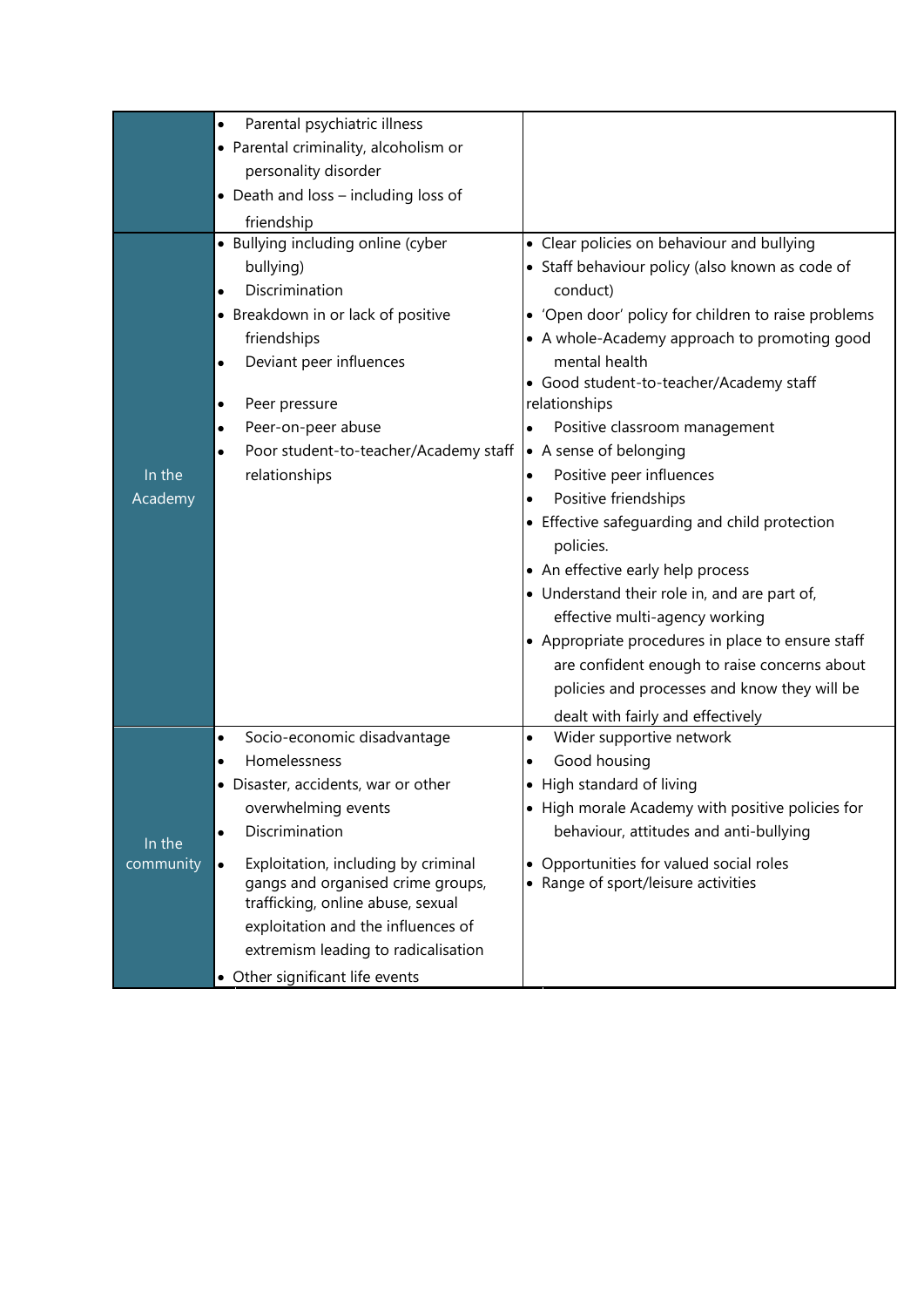11.3. The following table contains common warning signs for suicidal behaviour:

| Speech                                      | Behaviour                                                                   | Mood                                                               |
|---------------------------------------------|-----------------------------------------------------------------------------|--------------------------------------------------------------------|
| The student has mentioned the<br>following: | The student displays the following<br>behaviour:                            | The student often displays the<br>following moods:                 |
| Killing themselves                          | Increased use of alcohol or drugs                                           | Depression                                                         |
| Feeling hopeless                            | Looking for ways to end their<br>lives, such as searching suicide<br>online | Anxiety                                                            |
| Having no reason to live                    | Withdrawing from activities                                                 | Loss of interest                                                   |
| Being a burden to others                    | Isolating themselves from family<br>and friends                             | Irritability                                                       |
| Feeling trapped                             | Sleeping too much or too little                                             | Humiliation and shame                                              |
| Unbearable pain                             | Visiting or calling people to say<br>goodbye                                | Agitation and anger                                                |
|                                             | Giving away possessions                                                     | Relief or sudden improvement, e.g.<br>through self-harm activities |
|                                             | Aggression                                                                  |                                                                    |
|                                             | Fatigue                                                                     |                                                                    |
|                                             | Self-harm                                                                   |                                                                    |

## <span id="page-15-0"></span>12. Stress and mental health

12.1. The Academy recognises that short-term stress and worry is a normal part of life and that most students will face mild or transitory changes that induce short-term mental health effects. Staff are taught to differentiate between 'normal' stress and more persistent mental health problems.

# <span id="page-15-1"></span>13. SEMH intervention and support

- 13.1. The curriculum for PSHE focusses on promoting students' resilience, confidence and ability to learn.
- 13.2. Positive classroom management and working in small groups is utilised to promote positive behaviour, social development and high self-esteem.

13.3. Academy-based support via the wellbeing hub is offered to students who require it.

- 13.4. Relevant external services are utilised where appropriate:
	- **Mindspace**
	- Centre 33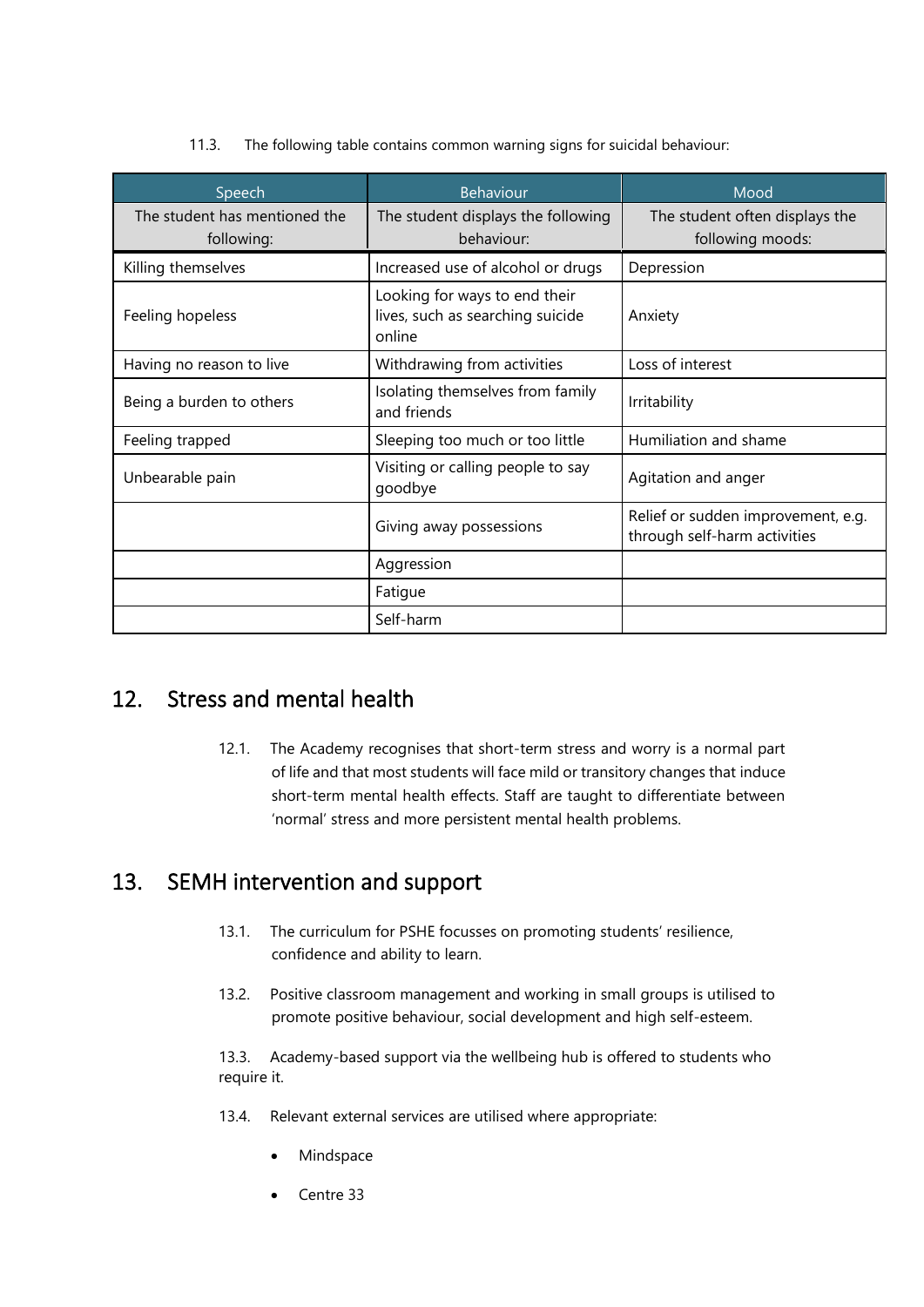- Young Minds
- Kooth
- Shout
- NSPCC
- Barnardos
- ChatHealth
- 13.5. A child psychologist is made available where a student requires such services.
- 13.6. The Academy develops and maintains students' social skills, for example, through one-to-one social skills training.
- 13.7. Where appropriate, parents have a direct involvement in any intervention regarding their child.
- 13.8. Where appropriate, the Academy supports parents in the management and development of their child.
- 13.11. When in-Academy intervention is not appropriate, referrals and commissioning support will take the place of in-Academy interventions. The Academy will continue to support the student as much as possible throughout the process.
- 13.12. Serious cases of SEMH difficulties are referred to CAMH
- 13.13. To ensure referring students to CAMH is effective, staff follow the process below:
	- Use a clear, approved process for identifying students in need of further support
	- Document evidence of their SEMH difficulties
	- Encourage the student and their parents to speak to the student's GP
	- Work with local specialist CAMH to make the referral process as quick and efficient as possible
	- Understand the criteria that are used by specialist CAMH in determining whether a student needs their services
	- Consult CAMH about the most effective strategies the Academy can employ to support students whose needs aren't so severe that they require specialist support
- 13.14. Through the curriculum, students are taught how to:
	- Build self-esteem and a positive self-image.
	- Foster the ability to self-reflect and problem-solve.
	- Protect against self-criticism and social perfectionism.
	- Foster self-reliance and the ability to act and think independently.
	- Create opportunities for positive interaction with others.
	- Get involved in Academy life and related decision-making.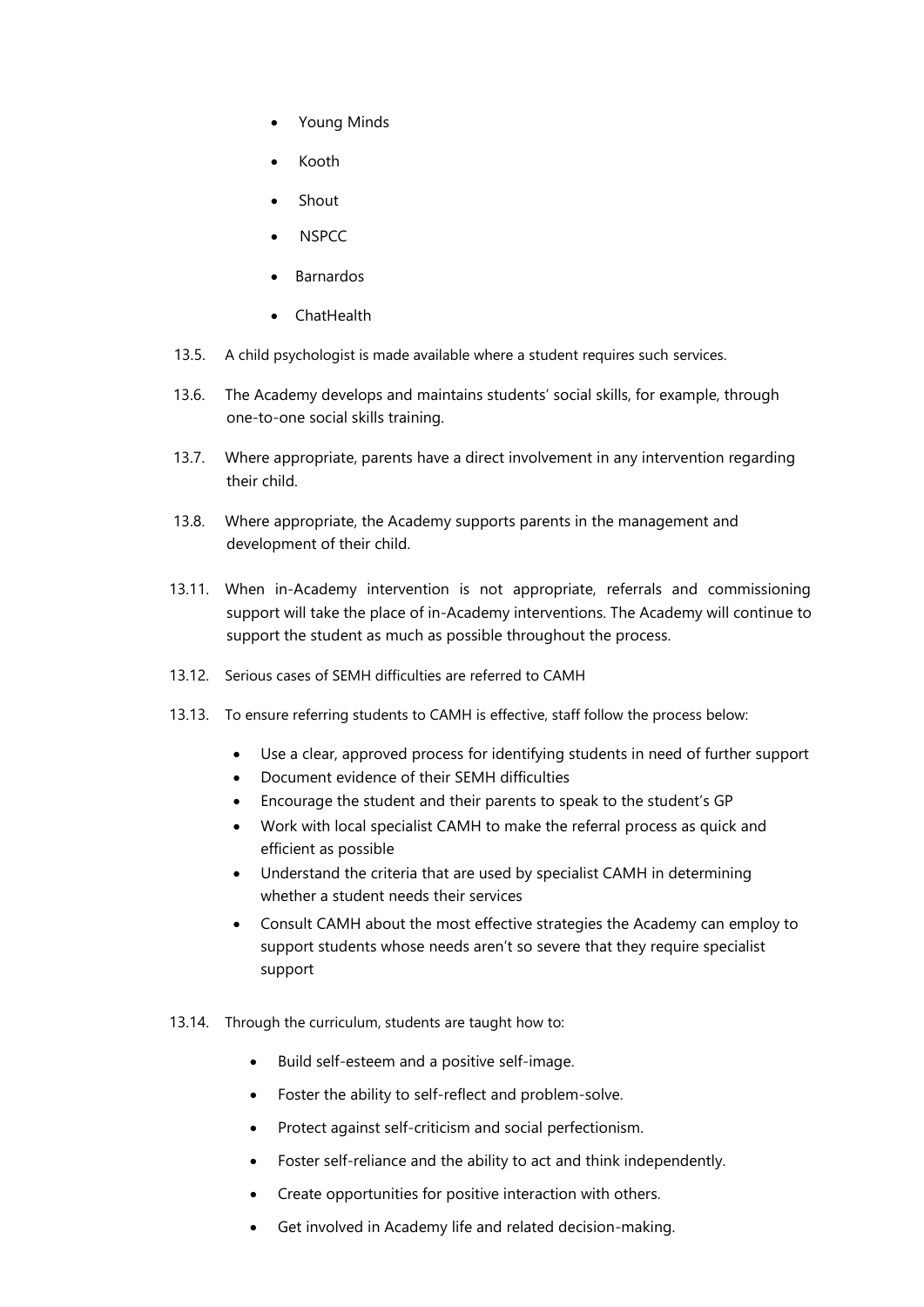- 13.15. For students with more complex problems, additional in-Academy support includes:
	- Supporting the student's teacher to help them manage the student's behaviour.
	- One-to-one support with the student delivered by inhouse team
	- Seeking professional mental health recommendations regarding medication.
	- Family support where recommended by mental health professionals.

#### <span id="page-17-0"></span>14. Suicide concern intervention and support

- 14.1. Where a student discloses suicidal thoughts or a teacher has a concern about a student, teachers should:
	- Listen carefully, remembering it can be difficult for the student to talk about their thoughts and feelings.
	- Respect confidentiality, only disclosing information on a need-to-know basis.
	- Be non-judgemental, making sure the student knows they are being taken seriously.
	- Be open, providing the student a chance to be honest about their true intentions.
	- Supervise the student closely whilst referring the student to the DSL for support.
	- Record details of their observations or discussions and share them with the DSL.
- 14.2. Once suicide concerns have been referred to the DSL, local safeguarding procedures are followed and the student's parents are contacted.
- 14.3. Medical professionals, such as the student's GP, are notified as needed.
- 14.4. The DSL and any other relevant staff members, alongside the student and their parents, work together to create a safety plan outlining how the student is kept safe and the support available.
- 14.5. Safety plans:
	- Are always created in accordance with advice from external services and the student themselves.
	- Are reviewed regularly by the DSL.
	- Can include reduced timetables or dedicated sessions with counsellors.

#### <span id="page-17-1"></span>15. Working with other Academies

- 15.1. The Academy works with local Academy's to share resources and expertise regarding SEMH.
- 15.2. The Academy collectively commissions specialist support where appropriate from Astrea Academy Trust.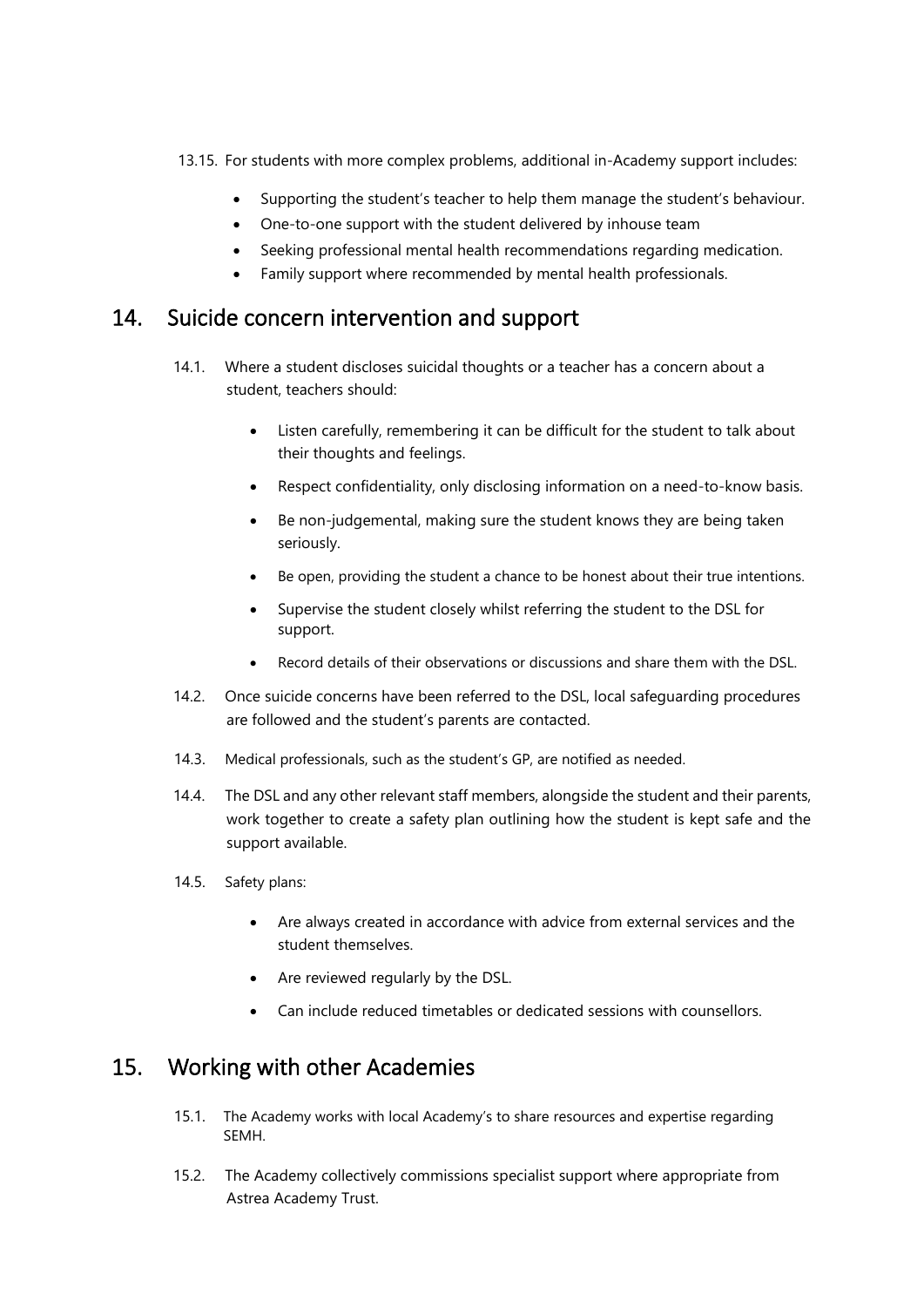#### <span id="page-18-0"></span>16. Commissioning local services

- 16.1. The Academy commissions appropriately trained, supported, supervised and insured external providers who work within agreed policy frameworks and standards and are accountable to a professional body with a clear complaints procedure.
- 16.2. The Academy does not take self-reported claims of adherence to these requirements on face value and always obtains evidence to support such claims before commissioning services.
- 16.3. The Academy commissions support from Academy nurses and their teams to:
	- Build trusting relationships with students.
	- Support the interaction between health professionals and Academies they work with mental health teams to identify vulnerable students and provide tailored support.
	- Engage with students in their own homes enabling early identification and intervention to prevent problems from escalating.

#### <span id="page-18-1"></span>17. Working with parents

17.1. The Academy works with parents wherever possible to ensure that a collaborative approach is utilised which combines in-Academy support with at-home support.

- 17.2. The Academy ensures that students and parents are aware of the mental health support services available
- 17.3. Parents and students are expected to seek and receive support elsewhere, including from their GP, NHS services, trained professionals working in CYPMHS, voluntary organisations and other sources.

#### <span id="page-18-2"></span>18. Administering medication

- 18.1. The full arrangements in place to support students with medical conditions requiring medication can be found in the Academy's Supporting Students with Medical Conditions Policy and the First Aid Policy.
- 18.2. The LGC will ensure that medication is included in a student's IHCP (Individual Health Care Plan) where recommended by health professionals.
- 18.3. Staff know what medication students are taking, and how it should be stored and administered.